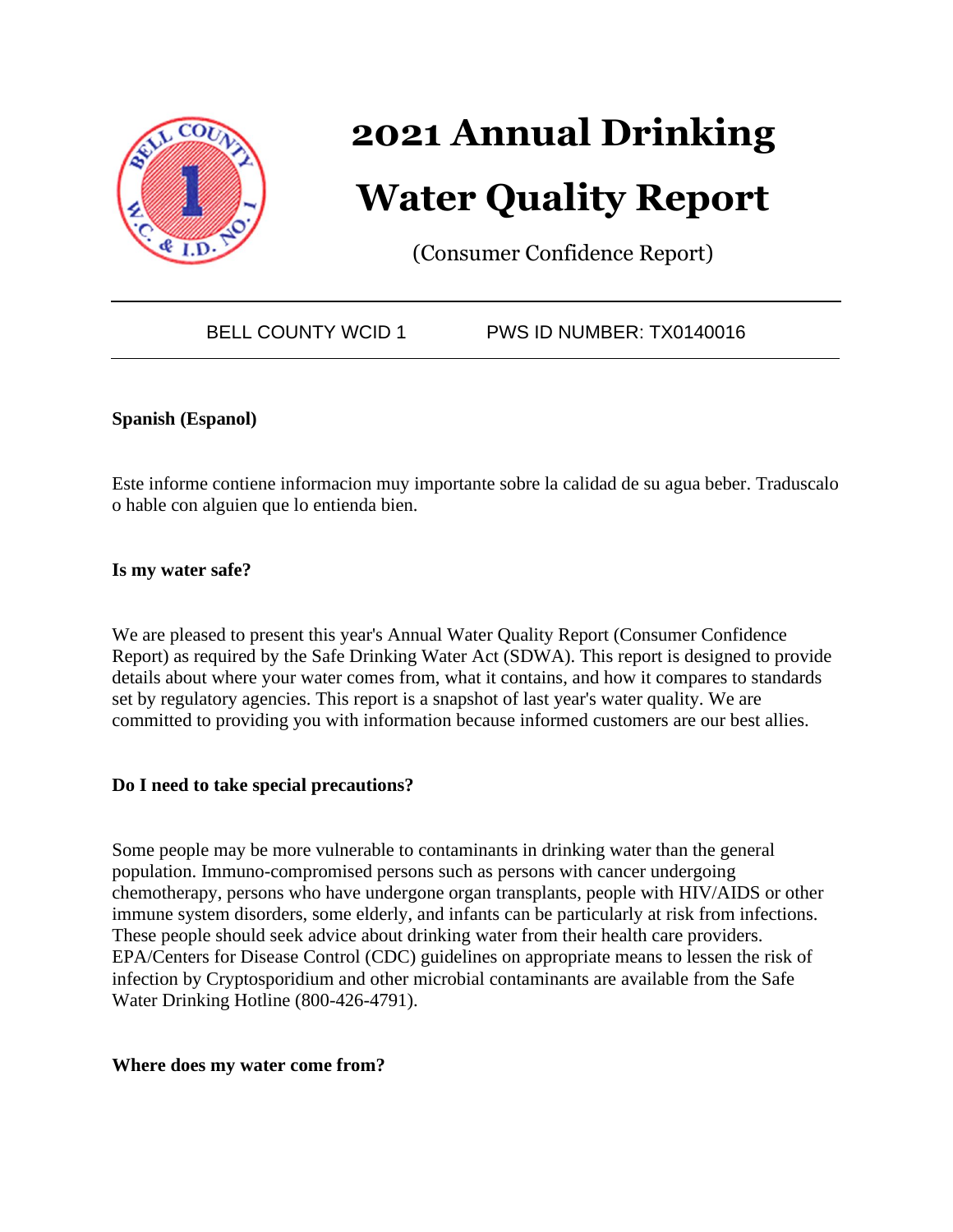Our drinking water is obtained from two (2) surface water sources**, Belton Lake** and **Stillhouse Hollow Lake**. The TCEQ completed an assessment of our source water(s) and results indicate that some of the sources are susceptible to certain contaminants. The sampling requirements are based on this susceptibility and previous sample data. Any detection of these contaminants may be found in this consumer confidence report.

#### **Source water assessment and its availability**

Further details about sources and source water assessment are available in Texas Drinking Water Watch at **https://dww2.tceq.texas.gov/DWW/**

#### **Why are there contaminants in my drinking water?**

Drinking water, including bottled water, may reasonably be expected to contain at least small amounts of some contaminants. The presence of contaminants does not necessarily indicate that water poses a health risk. More information about contaminants and potential health effects can be obtained by calling the Environmental Protection Agency's (EPA) Safe Drinking Water Hotline (800-426-4791). The sources of drinking water (both tap water and bottled water) include rivers, lakes, streams, ponds, reservoirs, springs, and wells. As water travels over the surface of the land or through the ground, it dissolves naturally occurring minerals and, in some cases, radioactive material, and can pick up substances resulting from the presence of animals or from human activity:

microbial contaminants, such as viruses and bacteria, that may come from sewage treatment plants, septic systems, agricultural livestock operations, and wildlife; inorganic contaminants, such as salts and metals, which can be naturally occurring or result from urban stormwater runoff, industrial, or domestic wastewater discharges, oil and gas production, mining, or farming; pesticides and herbicides, which may come from a variety of sources such as agriculture, urban stormwater runoff, and residential uses; organic Chemical Contaminants, including synthetic and volatile organic chemicals, which are by-products of industrial processes and petroleum production, and can also come from gas stations, urban stormwater runoff, and septic systems; and radioactive contaminants, which can be naturally occurring or be the result of oil and gas production and mining activities. In order to ensure that tap water is safe to drink, EPA prescribes regulations that limit the amount of certain contaminants in water provided by public water systems. Food and Drug Administration (FDA) regulations establish limits for contaminants in bottled water which must provide the same protection for public health.

**How can I get involved?**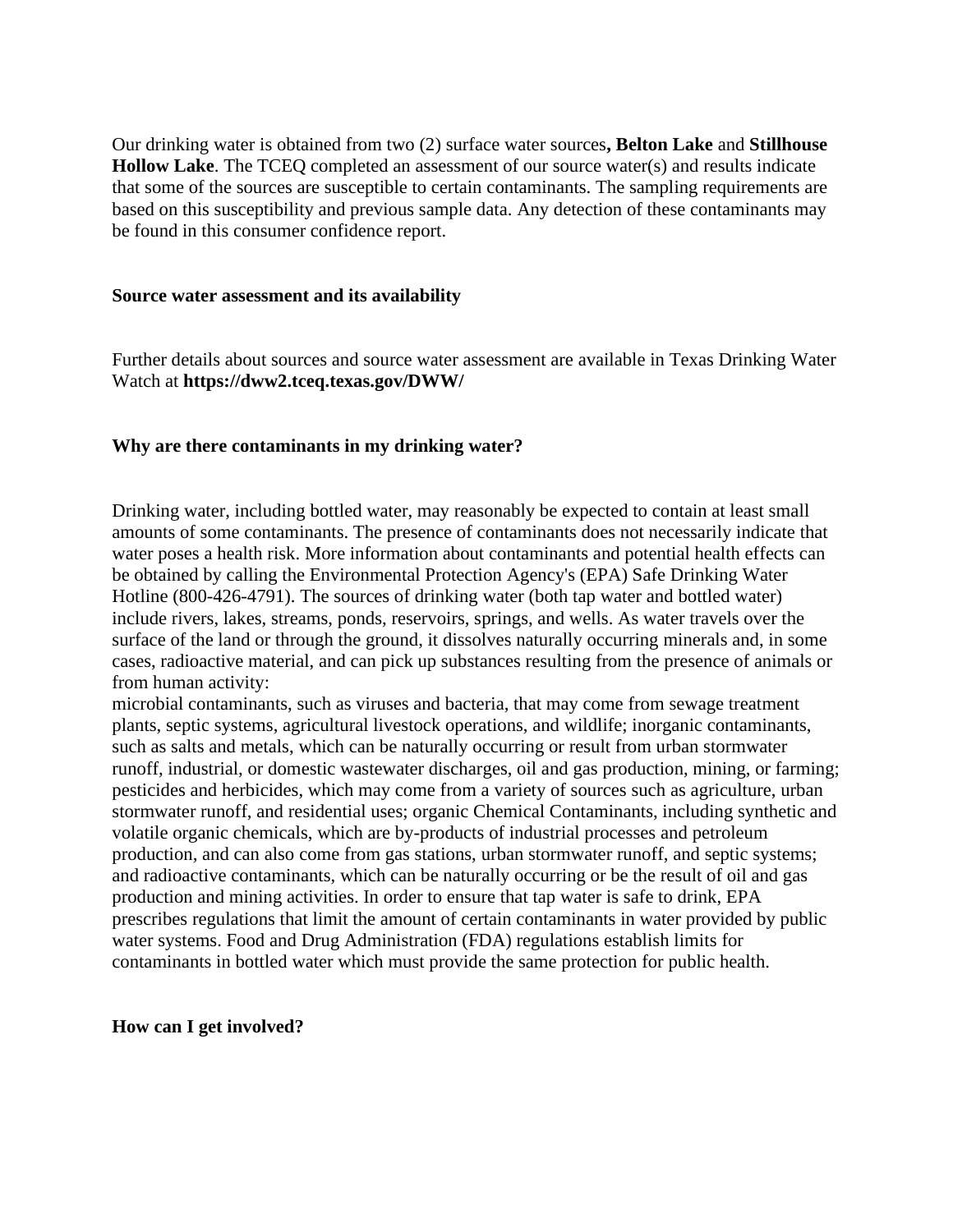EPA- www.epa.gov Texas Commission on Environmental Qualitywww.tceq.texas.gov/drinkingwater

## **Water Conservation Tips**

Did you know that the average U.S. household uses approximately 400 gallons of water per day or 100 gallons per person per day? Luckily, there are many low-cost and no-cost ways to conserve water. Small changes can make a big difference - try one today and soon it will become second nature.

- Take short showers a 5 minute shower uses 4 to 5 gallons of water compared to up to 50 gallons for a bath.
- Shut off water while brushing your teeth, washing your hair and shaving and save up to 500 gallons a month.
- Use a water-efficient showerhead. They're inexpensive, easy to install, and can save you up to 750 gallons a month.
- Run your clothes washer and dishwasher only when they are full. You can save up to 1,000 gallons a month.
- Water plants only when necessary.
- Fix leaky toilets and faucets. Faucet washers are inexpensive and take only a few minutes to replace. To check your toilet for a leak, place a few drops of food coloring in the tank and wait. If it seeps into the toilet bowl without flushing, you have a leak. Fixing it or replacing it with a new, more efficient model can save up to 1,000 gallons a month.
- Adjust sprinklers so only your lawn is watered. Apply water only as fast as the soil can absorb it and during the cooler parts of the day to reduce evaporation.
- Teach your kids about water conservation to ensure a future generation that uses water wisely. Make it a family effort to reduce next month's water bill!
- Visit [www.epa.gov/watersense](http://www.epa.gov/watersense) for more information.

## **Source Water Protection Tips**

Protection of drinking water is everyone's responsibility. You can help protect your community's drinking water source in several ways:

- Eliminate excess use of lawn and garden fertilizers and pesticides they contain hazardous chemicals that can reach your drinking water source.
- Pick up after your pets.
- If you have your own septic system, properly maintain your system to reduce leaching to water sources or consider connecting to a public water system.
- Dispose of chemicals properly; take used motor oil to a recycling center.
- Volunteer in your community. Find a watershed or wellhead protection organization in your community and volunteer to help. If there are no active groups, consider starting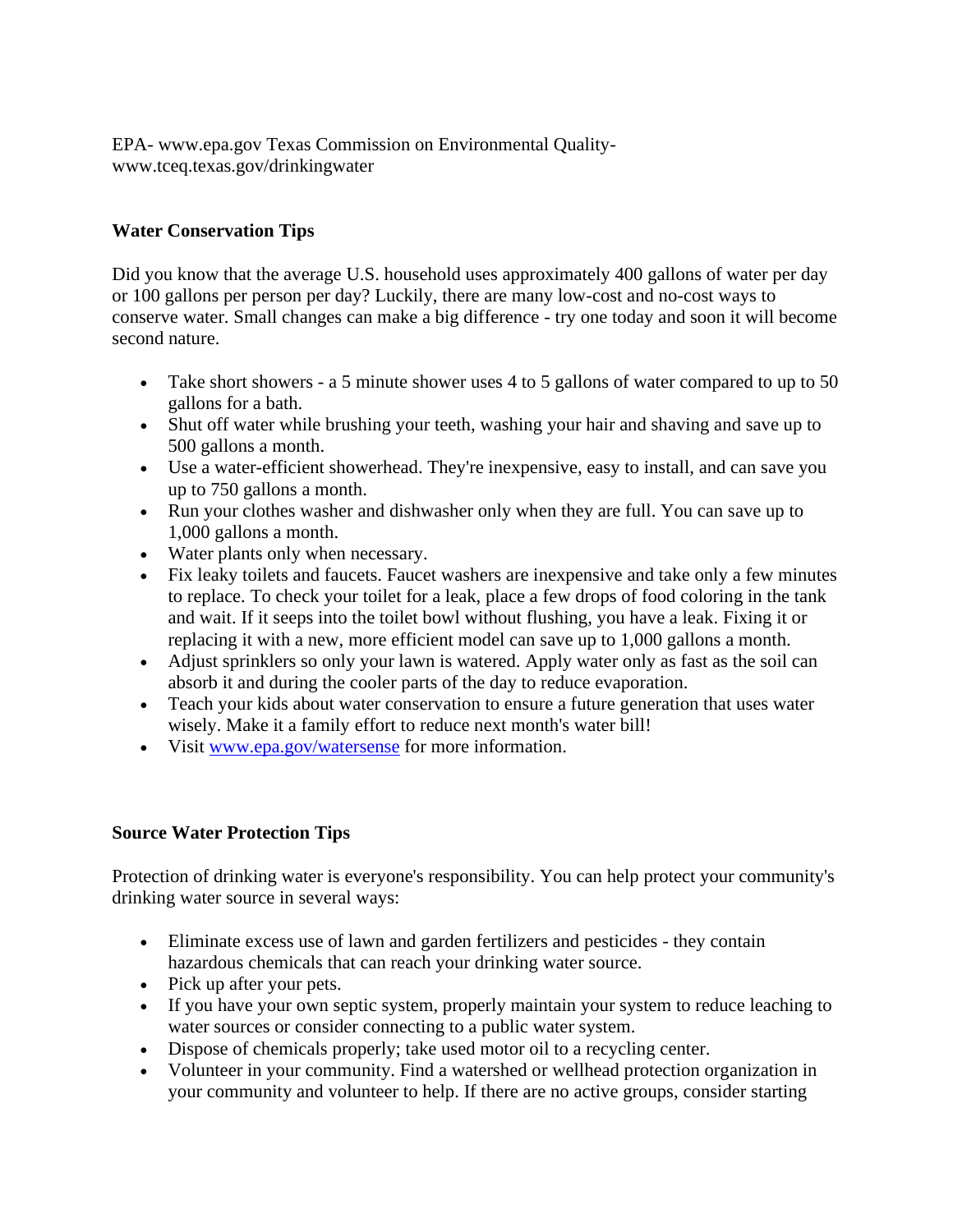one. Use EPA's Adopt Your Watershed to locate groups in your community, or visit the Watershed Information Network's How to Start a Watershed Team.

• Organize a storm drain stenciling project with your local government or water supplier. Stencil a message next to the street drain reminding people "Dump No Waste - Drains to River" or "Protect Your Water." Produce and distribute a flyer for households to remind residents that storm drains dump directly into your local water body.

#### **Additional Information for Lead**

If present, elevated levels of lead can cause serious health problems, especially for pregnant women and young children. Lead in drinking water is primarily from materials and components associated with service lines and home plumbing. BELL COUNTY WCID NO.1 is responsible for providing high quality drinking water, but cannot control the variety of materials used in plumbing components. When your water has been sitting for several hours, you can minimize the potential for lead exposure by flushing your tap for 30 seconds to 2 minutes before using water for drinking or cooking. If you are concerned about lead in your water, you may wish to have your water tested. Information on lead in drinking water, testing methods, and steps you can take to minimize exposure is available from the Safe Drinking Water Hotline or at http://www.epa.gov/safewater/lead.

#### **Additional Information for Arsenic**

While your drinking water meets EPA's standard for arsenic, it does contain low levels of arsenic. EPA's standard balances the current understanding of arsenic's possible health effects against the costs of removing arsenic from drinking water. EPA continues to research the health effects of low levels of arsenic which is a mineral known to cause cancer in humans at high concentrations and is linked to other health effects such as skin damage and circulatory problems.

#### **Total Organic Carbon (TOC) Explanation**

Total organic carbon (TOC) provides a speedy and convenient way of determining the degree of organic contamination. By using TOC measurements, the number of carbon-containing compounds in a source can be determined. This is important because knowing the amount of carbon in a freshwater stream is an indicator of the organic character of the stream. The larger the carbon or organic content, the more oxygen is consumed. Bell County WCID 1 met TOC removal by using an Alternative Compliance Criteria by the State that measures the natural organic matter in a water sample for the purpose of determining disinfection by-product (DBP) formation potential.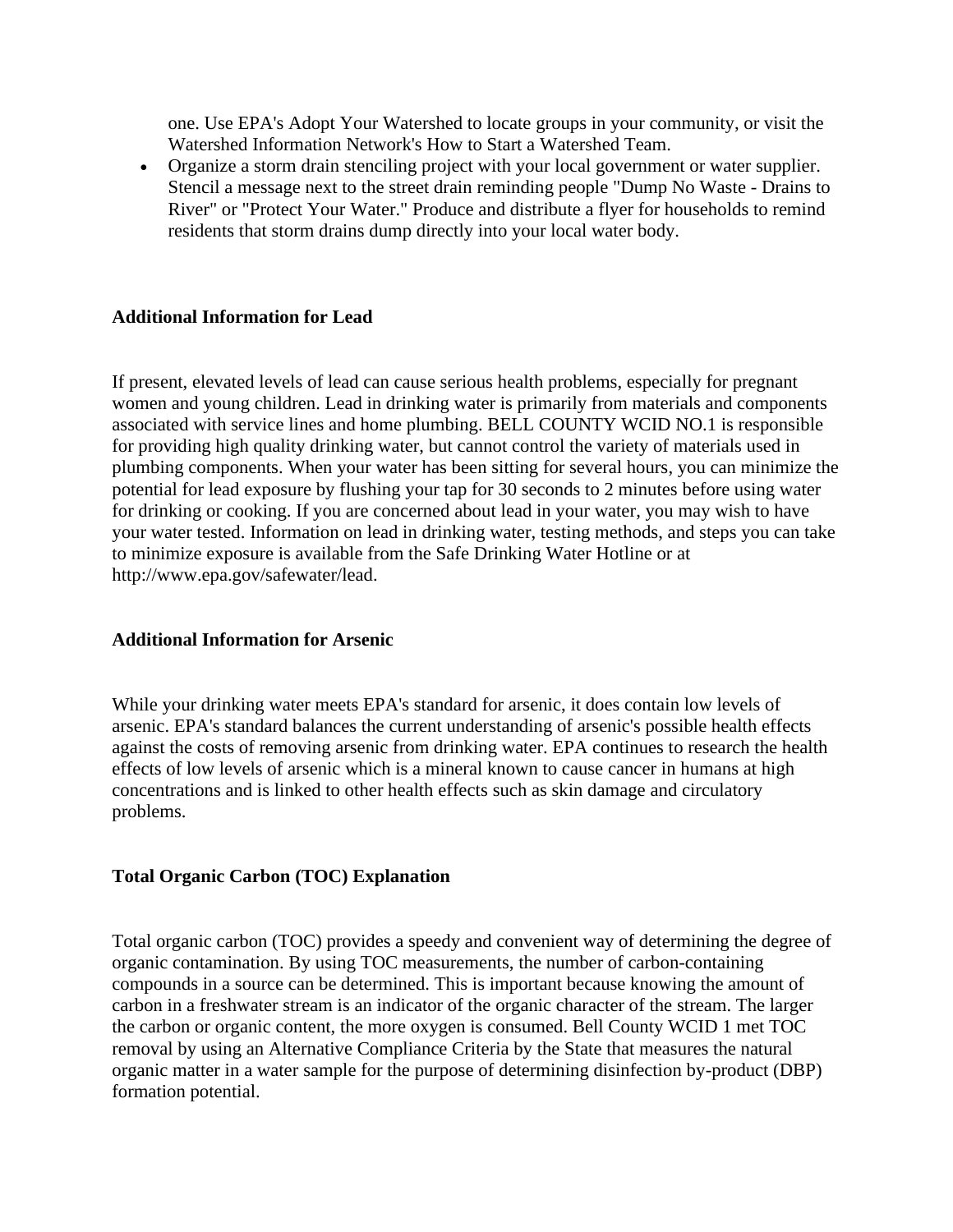# **Water Quality Data Table**

In order to ensure that tap water is safe to drink, EPA prescribes regulations which limit the amount of contaminants in water provided by public water systems. The table below lists all of the drinking water contaminants that we detected during the calendar year of this report. Although many more contaminants were tested, only those substances listed below were found in your water. All sources of drinking water contain some naturally occurring contaminants. At low levels, these substances are generally not harmful in our drinking water. Removing all contaminants would be extremely expensive, and in most cases, would not provide increased protection of public health. A few naturally occurring minerals may actually improve the taste of drinking water and have nutritional value at low levels. Unless otherwise noted, the data presented in this table is from testing done in the calendar year of the report. The EPA or the State requires us to monitor for certain contaminants less than once per year because the concentrations of these contaminants do not vary significantly from year to year, or the system is not considered vulnerable to this type of contamination. As such, some of our data, though representative, may be more than one year old. In this table you will find terms and abbreviations that might not be familiar to you. To help you better understand these terms, we have provided the definitions below the table.

|                                                     |                                                                                                                   |                               | <b>Detect</b>                             |                | Range     |                       |                  |                                                                                                                                                                        |
|-----------------------------------------------------|-------------------------------------------------------------------------------------------------------------------|-------------------------------|-------------------------------------------|----------------|-----------|-----------------------|------------------|------------------------------------------------------------------------------------------------------------------------------------------------------------------------|
| <b>Contaminants</b>                                 | <b>MCLG</b><br>or<br><b>MRDLG</b>                                                                                 | MCL,<br>TT, or<br><b>MRDL</b> | In<br>Your<br><b>Water   Low   High  </b> |                |           | <b>Sample</b><br>Date | <b>Violation</b> | <b>Typical Source</b>                                                                                                                                                  |
| <b>Disinfectants &amp; Disinfection By-Products</b> |                                                                                                                   |                               |                                           |                |           |                       |                  |                                                                                                                                                                        |
|                                                     | (There is convincing evidence that addition of a disinfectant is necessary for control of microbial contaminants) |                               |                                           |                |           |                       |                  |                                                                                                                                                                        |
| Chloramine (as<br>$Cl2)$ (mg/L)                     | 4                                                                                                                 | $\overline{4}$                | 3.7                                       | $\overline{2}$ | 3.9       | 2021                  | No               | Water additive used to<br>control microbes                                                                                                                             |
| Haloacetic Acids<br>$(HAA5)$ (ppb)                  | <b>NA</b>                                                                                                         | 60                            | 29.7                                      | <b>NA</b>      | <b>NA</b> | 2021                  | N <sub>o</sub>   | By-product of drinking<br>water chlorination                                                                                                                           |
| <b>TTHMs</b> [Total<br>Trihalomethanes]<br>(ppb)    | <b>NA</b>                                                                                                         | 80                            | 55.5                                      | <b>NA</b>      | <b>NA</b> | 2021                  | N <sub>o</sub>   | By-product of drinking<br>water disinfection                                                                                                                           |
| <b>Total Organic</b><br>Carbon (%<br>Removal)       | <b>NA</b>                                                                                                         | <b>TT</b>                     | 100                                       | <b>NA</b>      | <b>NA</b> | 2021                  | N <sub>o</sub>   | Organic contaminants<br>(natural organic<br>substances,<br>insecticides, herbicides,<br>and other agricultural<br>chemicals) enter<br>waterways in rainfall<br>runoff. |
| <b>Inorganic Contaminants</b>                       |                                                                                                                   |                               |                                           |                |           |                       |                  |                                                                                                                                                                        |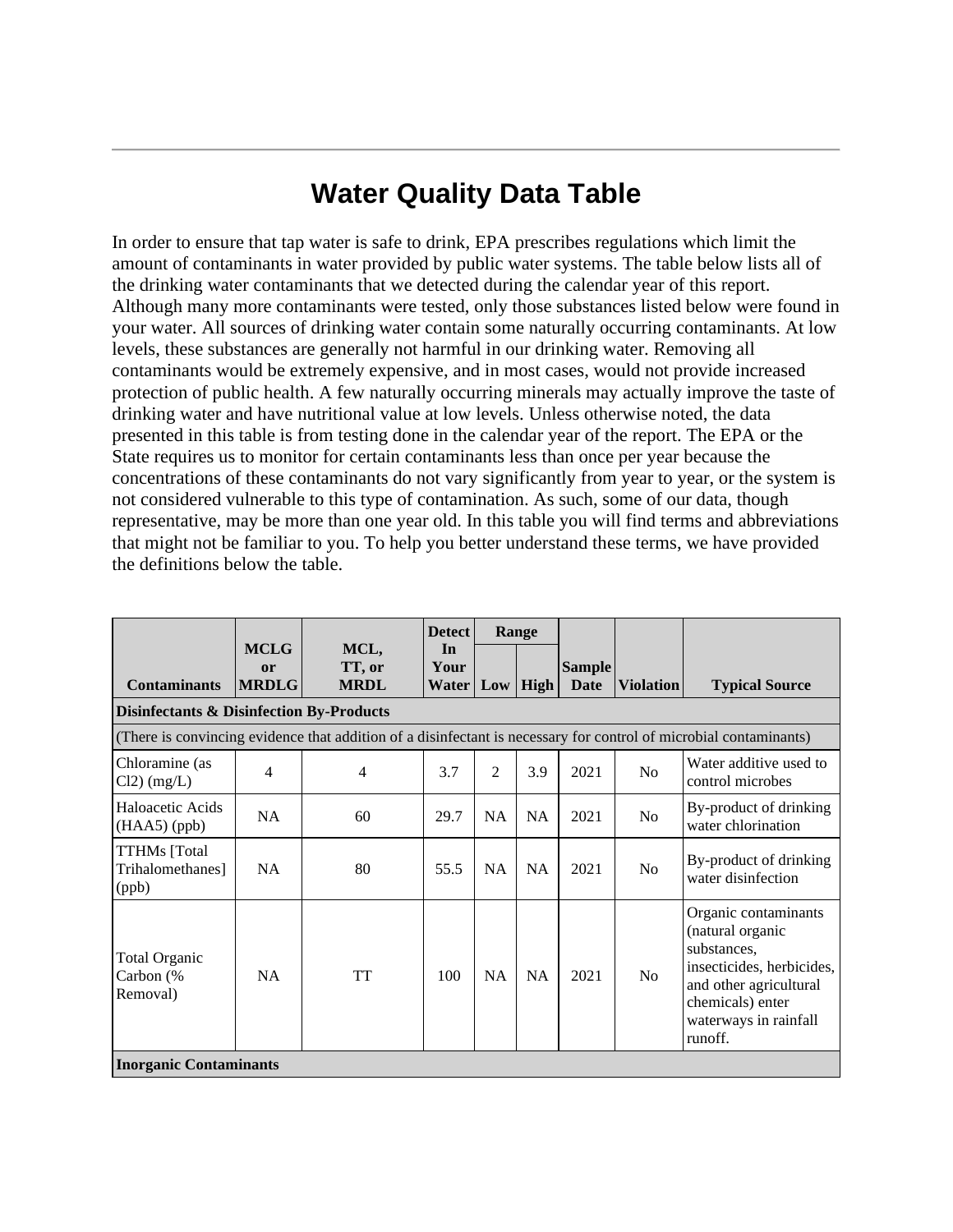|                                                   |                                   | <b>Detect</b>                                                                                                                                                                                                                                                                                    |                            | Range     |               |                              |                  |                                                                                                                                                                                                                                      |
|---------------------------------------------------|-----------------------------------|--------------------------------------------------------------------------------------------------------------------------------------------------------------------------------------------------------------------------------------------------------------------------------------------------|----------------------------|-----------|---------------|------------------------------|------------------|--------------------------------------------------------------------------------------------------------------------------------------------------------------------------------------------------------------------------------------|
| <b>Contaminants</b>                               | <b>MCLG</b><br>or<br><b>MRDLG</b> | MCL,<br>TT, or<br><b>MRDL</b>                                                                                                                                                                                                                                                                    | In<br>Your<br><b>Water</b> |           | $Low$ High    | <b>Sample</b><br><b>Date</b> | <b>Violation</b> | <b>Typical Source</b>                                                                                                                                                                                                                |
| Barium (ppm)                                      | $\overline{2}$                    | $\mathfrak{2}$                                                                                                                                                                                                                                                                                   | .0668                      |           | $.0392$ .0668 | 2021                         | N <sub>o</sub>   | Discharge of drilling<br>wastes; Discharge from<br>metal refineries;<br>Erosion of natural<br>deposits                                                                                                                               |
| Cyanide (ppb)                                     | 200                               | 200                                                                                                                                                                                                                                                                                              | .04                        | <b>NA</b> | 40            | 2021                         | No               | Discharge from plastic<br>and fertilizer factories;<br>Discharge from<br>steel/metal factories                                                                                                                                       |
| Fluoride (ppm)                                    | 4                                 | $\overline{\mathcal{A}}$                                                                                                                                                                                                                                                                         | .25                        | .18       | .25           | 2021                         | N <sub>o</sub>   | Erosion of natural<br>deposits; Water<br>additive which<br>promotes strong teeth;<br>Discharge from<br>fertilizer and aluminum<br>factories                                                                                          |
| Nitrate [measured<br>as Nitrogen]<br>(ppm)        | 10                                | 10                                                                                                                                                                                                                                                                                               | .18                        | .09       | .18           | 2021                         | N <sub>0</sub>   | Runoff from fertilizer<br>use; Leaching from<br>septic tanks, sewage;<br>Erosion of natural<br>deposits                                                                                                                              |
| Sodium (optional)<br>(ppm)                        | <b>NA</b>                         |                                                                                                                                                                                                                                                                                                  | 27.2                       | 17.4      | 27.2          | 2021                         | No               | Erosion of natural<br>deposits; Leaching                                                                                                                                                                                             |
| <b>Microbiological Contaminants</b>               |                                   |                                                                                                                                                                                                                                                                                                  |                            |           |               |                              |                  |                                                                                                                                                                                                                                      |
| E. coli (RTCR) -<br>in the distribution<br>system | $\mathbf{0}$                      | Routine and<br>repeat samples<br>are total coliform<br>positive and<br>either is E. coli -<br>positive or system<br>fails to take repeat<br>samples<br>following E. coli<br>positive routine<br>sample or system<br>fails to analyze<br>total coliform<br>positive repeat<br>sample for E. coli. | $\overline{0}$             | NA        | <b>NA</b>     | 2021                         | $\rm No$         | Discharge from plastic<br>and fertilizer factories;<br>Discharge from<br>steel/metal factories                                                                                                                                       |
| <b>Total Coliform</b><br>(RTCR)                   | <b>NA</b>                         | TT                                                                                                                                                                                                                                                                                               | <b>NA</b>                  | <b>NA</b> | <b>NA</b>     | 2021                         | No               | Naturally present in the<br>environment                                                                                                                                                                                              |
| Turbidity (NTU)                                   | NA                                | 0.3                                                                                                                                                                                                                                                                                              | 100                        | <b>NA</b> | NA            | 2021                         | N <sub>o</sub>   | Soil runoff                                                                                                                                                                                                                          |
|                                                   |                                   |                                                                                                                                                                                                                                                                                                  |                            |           |               |                              |                  | 100% of the samples were below the TT value of .3. A value less than 95% constitutes a TT violation. The highest<br>single measurement was .3. Any measurement in excess of 1 is a violation unless otherwise approved by the state. |
|                                                   |                                   | Synthetic organic contaminants including pesticides and herbicides                                                                                                                                                                                                                               |                            |           |               |                              |                  |                                                                                                                                                                                                                                      |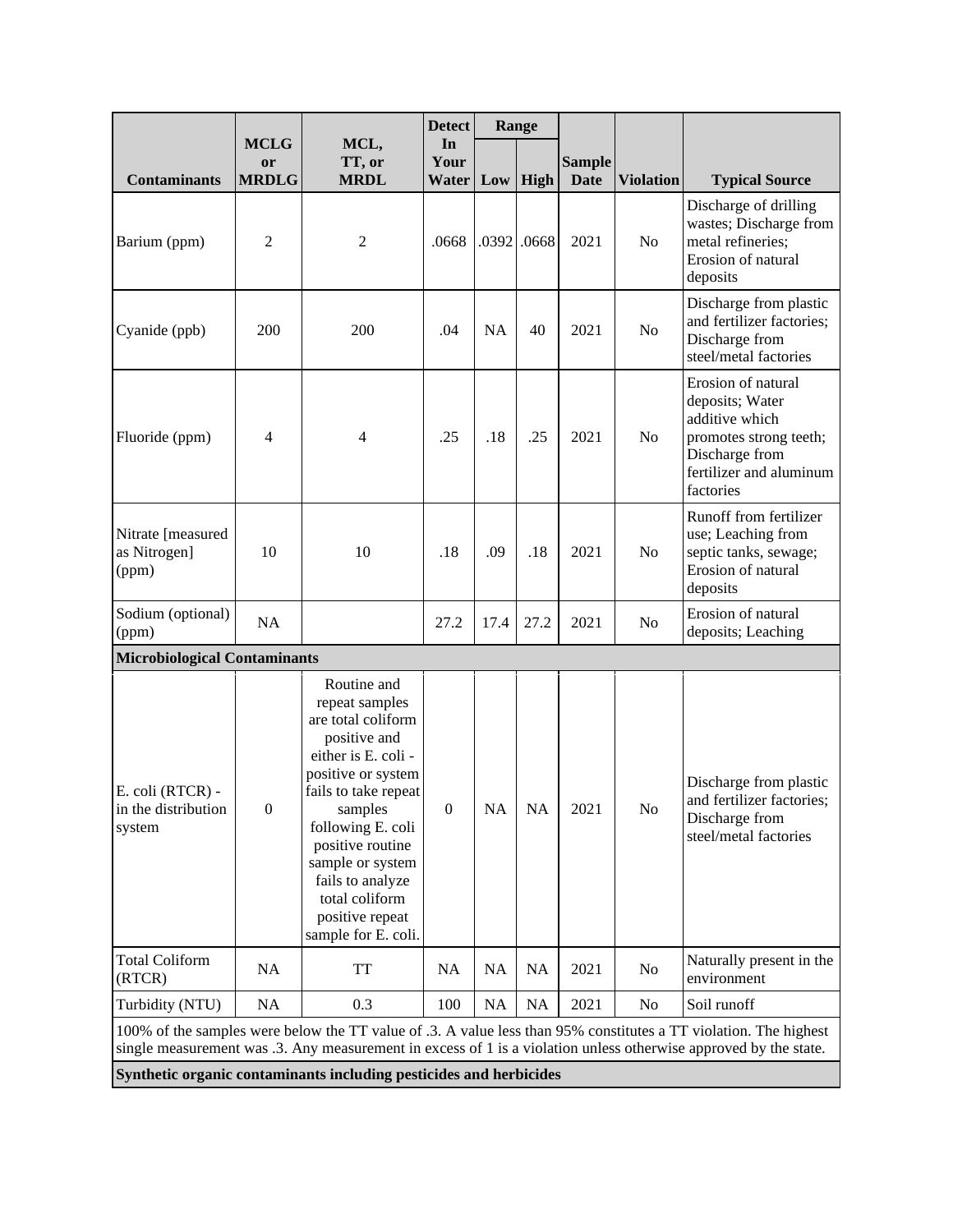|                                                 |                                              |          |                               |     | <b>Detect</b>                |                           | Range                               |                                                                                                          |                       |                                                         |                                                        |                                            |
|-------------------------------------------------|----------------------------------------------|----------|-------------------------------|-----|------------------------------|---------------------------|-------------------------------------|----------------------------------------------------------------------------------------------------------|-----------------------|---------------------------------------------------------|--------------------------------------------------------|--------------------------------------------|
| <b>Contaminants</b>                             | <b>MCLG</b><br><sub>or</sub><br><b>MRDLG</b> |          | MCL,<br>TT, or<br><b>MRDL</b> |     |                              | In<br>Your<br>Water   Low |                                     | High                                                                                                     | <b>Sample</b><br>Date | <b>Violation</b>                                        | <b>Typical Source</b>                                  |                                            |
| Acrylamide                                      | NA.                                          |          | <b>TT</b>                     |     | <b>NA</b>                    | <b>NA</b>                 | <b>NA</b>                           | 2021                                                                                                     | N <sub>o</sub>        | Added to water during<br>sewage/wastewater<br>treatment |                                                        |                                            |
| Atrazine (ppb)                                  | 3                                            |          |                               |     | 3                            |                           | .22                                 | $\cdot$ 1                                                                                                | .22                   | 2021                                                    | No                                                     | Runoff from herbicide<br>used on row crops |
| <b>Contaminants</b>                             |                                              |          |                               |     | Your<br><b>MCLG</b> AL Water | <b>Sample</b><br>Date     | # Samples<br><b>Exceeding</b><br>AL |                                                                                                          | <b>Exceeds</b><br>AL  |                                                         | <b>Typical Source</b>                                  |                                            |
|                                                 | <b>Inorganic Contaminants</b>                |          |                               |     |                              |                           |                                     |                                                                                                          |                       |                                                         |                                                        |                                            |
| Copper - action level at<br>consumer taps (ppm) |                                              | 1.3      |                               | 1.3 | .026                         | 2020                      |                                     | Corrosion of household<br>$\Omega$<br>N <sub>0</sub><br>plumbing systems; Erosion of<br>natural deposits |                       |                                                         |                                                        |                                            |
| Lead - action level at<br>consumer taps (ppb)   |                                              | $\theta$ |                               | 15  | $\Omega$                     | 2020                      | $\Omega$                            |                                                                                                          | N <sub>0</sub>        | natural deposits                                        | Corrosion of household<br>plumbing systems; Erosion of |                                            |

**Violations and Exceedances**

# **Undetected Contaminants**

The following contaminants were monitored for, but not detected, in your water.

| <b>Contaminants</b>            | <b>MCLG</b><br>or | MCL,<br>TT, or   Your |           | <b>MRDLG MRDL Water Violation</b> | <b>Typical Source</b>                                        |
|--------------------------------|-------------------|-----------------------|-----------|-----------------------------------|--------------------------------------------------------------|
| $1,1,1$ -Trichloroethane (ppb) | 200               | 200                   | <b>ND</b> | N <sub>0</sub>                    | Discharge from metal degreasing sites and<br>other factories |
| $1,1,2$ -Trichloroethane (ppb) | 3                 | 5                     | <b>ND</b> | N <sub>0</sub>                    | Discharge from industrial chemical<br>factories              |
| 1,1-Dichloroethylene (ppb)     | 7                 | 7                     | <b>ND</b> | N <sub>0</sub>                    | Discharge from industrial chemical<br>factories              |
| 1,2,4-Trichlorobenzene (ppb)   | 70                | 70                    | <b>ND</b> | N <sub>0</sub>                    | Discharge from textile-finishing factories                   |
| 1,2-Dichloroethane (ppb)       | $\Omega$          | 5                     | <b>ND</b> | N <sub>0</sub>                    | Discharge from industrial chemical<br>factories              |
| 1,2-Dichloropropane (ppb)      | $\overline{0}$    | 5                     | <b>ND</b> | N <sub>0</sub>                    | Discharge from industrial chemical<br>factories              |
| $2,4,5$ -TP (Silvex) (ppb)     | 50                | 50                    | <b>ND</b> | N <sub>o</sub>                    | Residue of banned herbicide                                  |
| $2,4-D$ (ppb)                  | 70                | 70                    | <b>ND</b> | N <sub>0</sub>                    | Runoff from herbicide used on row crops                      |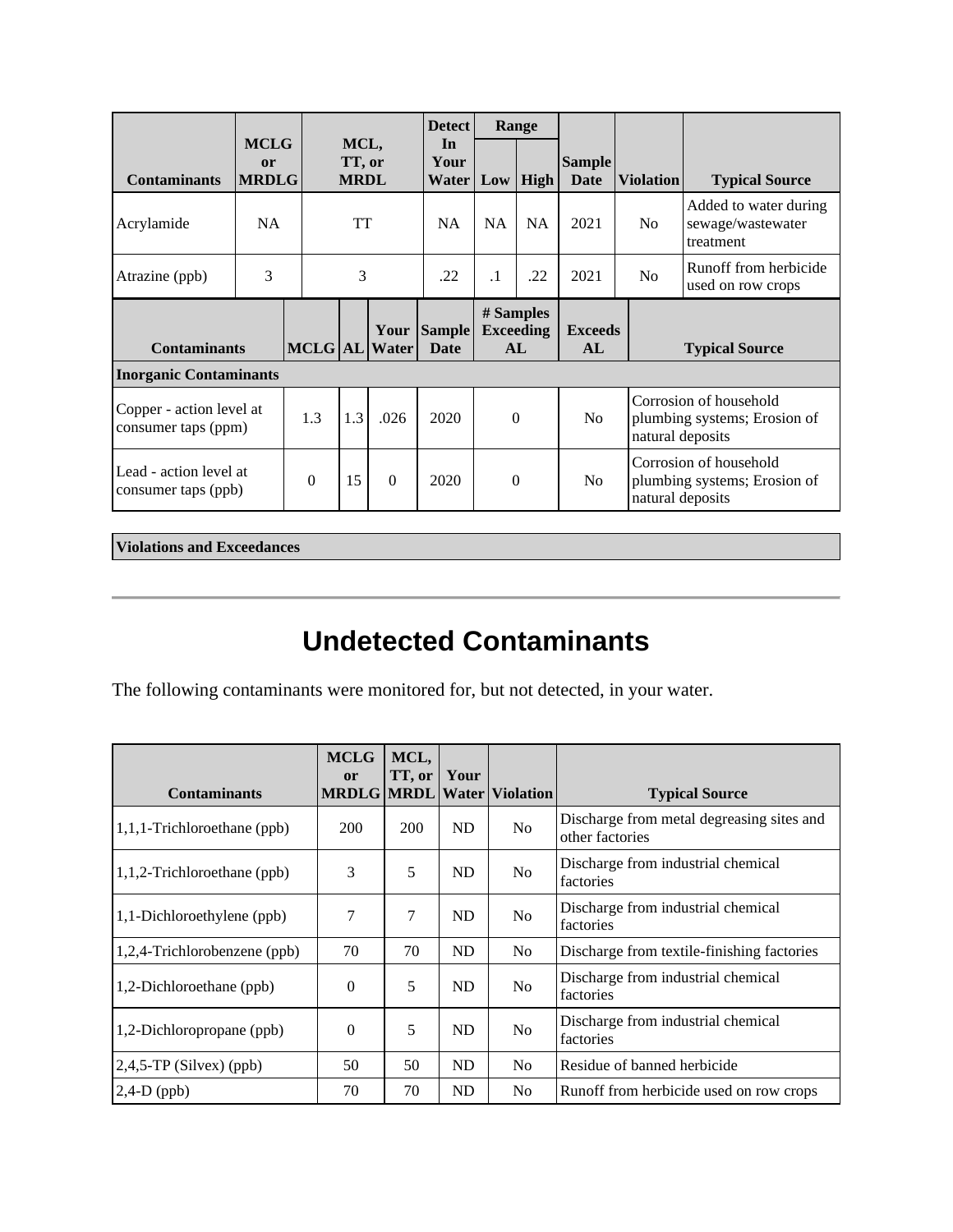|                                            | <b>MCLG</b><br><b>or</b> | MCL,<br>TT, or | Your      |                        |                                                                                                                                              |
|--------------------------------------------|--------------------------|----------------|-----------|------------------------|----------------------------------------------------------------------------------------------------------------------------------------------|
| <b>Contaminants</b>                        | <b>MRDLG</b>             | <b>MRDL</b>    |           | <b>Water Violation</b> | <b>Typical Source</b>                                                                                                                        |
| Alachlor (ppb)                             | $\boldsymbol{0}$         | $\overline{2}$ | ND        | No                     | Runoff from herbicide used on row crops                                                                                                      |
| Antimony (ppb)                             | 6                        | 6              | <b>ND</b> | No                     | Discharge from petroleum refineries; fire<br>retardants; ceramics; electronics; solder;<br>test addition.                                    |
| Arsenic (ppb)                              | $\mathbf{0}$             | 10             | <b>ND</b> | No                     | Erosion of natural deposits; Runoff from<br>orchards; Runoff from glass and electronics<br>production wastes                                 |
| Asbestos (MFL)                             | 7                        | 7              | <b>ND</b> | No                     | Decay of asbestos cement water mains;<br>Erosion of natural deposits                                                                         |
| Benzene (ppb)                              | $\boldsymbol{0}$         | 5              | <b>ND</b> | No                     | Discharge from factories; Leaching from<br>gas storage tanks and landfills                                                                   |
| Benzo(a)pyrene (ppt)                       | $\boldsymbol{0}$         | 200            | <b>ND</b> | No                     | Leaching from linings of water storage<br>tanks and distribution lines                                                                       |
| Beryllium (ppb)                            | $\overline{4}$           | 4              | <b>ND</b> | No                     | Discharge from metal refineries and coal-<br>burning factories; Discharge from<br>electrical, aerospace, and defense industries              |
| Cadmium (ppb)                              | 5                        | 5              | <b>ND</b> | No                     | Corrosion of galvanized pipes; Erosion of<br>natural deposits; Discharge from metal<br>refineries; runoff from waste batteries and<br>paints |
| Carbofuran (ppb)                           | 40                       | 40             | <b>ND</b> | No                     | Leaching of soil fumigant used on rice and<br>alfalfa                                                                                        |
| Carbon Tetrachloride (ppb)                 | $\mathbf{0}$             | 5              | <b>ND</b> | No                     | Discharge from chemical plants and other<br>industrial activities                                                                            |
| Chlordane (ppb)                            | $\boldsymbol{0}$         | $\overline{2}$ | <b>ND</b> | No                     | Residue of banned termiticide                                                                                                                |
| Chlorobenzene<br>(monochlorobenzene) (ppb) | 100                      | 100            | <b>ND</b> | No                     | Discharge from chemical and agricultural<br>chemical factories                                                                               |
| Chromium (ppb)                             | 100                      | 100            | <b>ND</b> | No                     | Discharge from steel and pulp mills;<br>Erosion of natural deposits                                                                          |
| Dalapon (ppb)                              | 200                      | 200            | ND        | No                     | Runoff from herbicide used on rights of<br>way                                                                                               |
| Di (2-ethylhexyl) adipate (ppb)            | 400                      | 400            | ND        | No                     | Discharge from chemical factories                                                                                                            |
| Di (2-ethylhexyl) phthalate<br>(ppb)       | $\boldsymbol{0}$         | 6              | ND        | No                     | Discharge from rubber and chemical<br>factories                                                                                              |
| Dichloromethane (ppb)                      | $\mathbf{0}$             | 5              | <b>ND</b> | No                     | Discharge from pharmaceutical and<br>chemical factories                                                                                      |
| Dinoseb (ppb)                              | $\tau$                   | $\tau$         | ND        | No                     | Runoff from herbicide used on soybeans<br>and vegetables                                                                                     |
| Endrin (ppb)                               | $\overline{2}$           | $\overline{2}$ | ND        | No                     | Residue of banned insecticide                                                                                                                |
| Ethylbenzene (ppb)                         | 700                      | 700            | ND        | No                     | Discharge from petroleum refineries                                                                                                          |
| Ethylene dibromide (ppt)                   | $\boldsymbol{0}$         | 50             | ND        | No                     | Discharge from petroleum refineries                                                                                                          |
| Heptachlor (ppt)                           | $\boldsymbol{0}$         | 400            | ND        | No                     | Residue of banned pesticide                                                                                                                  |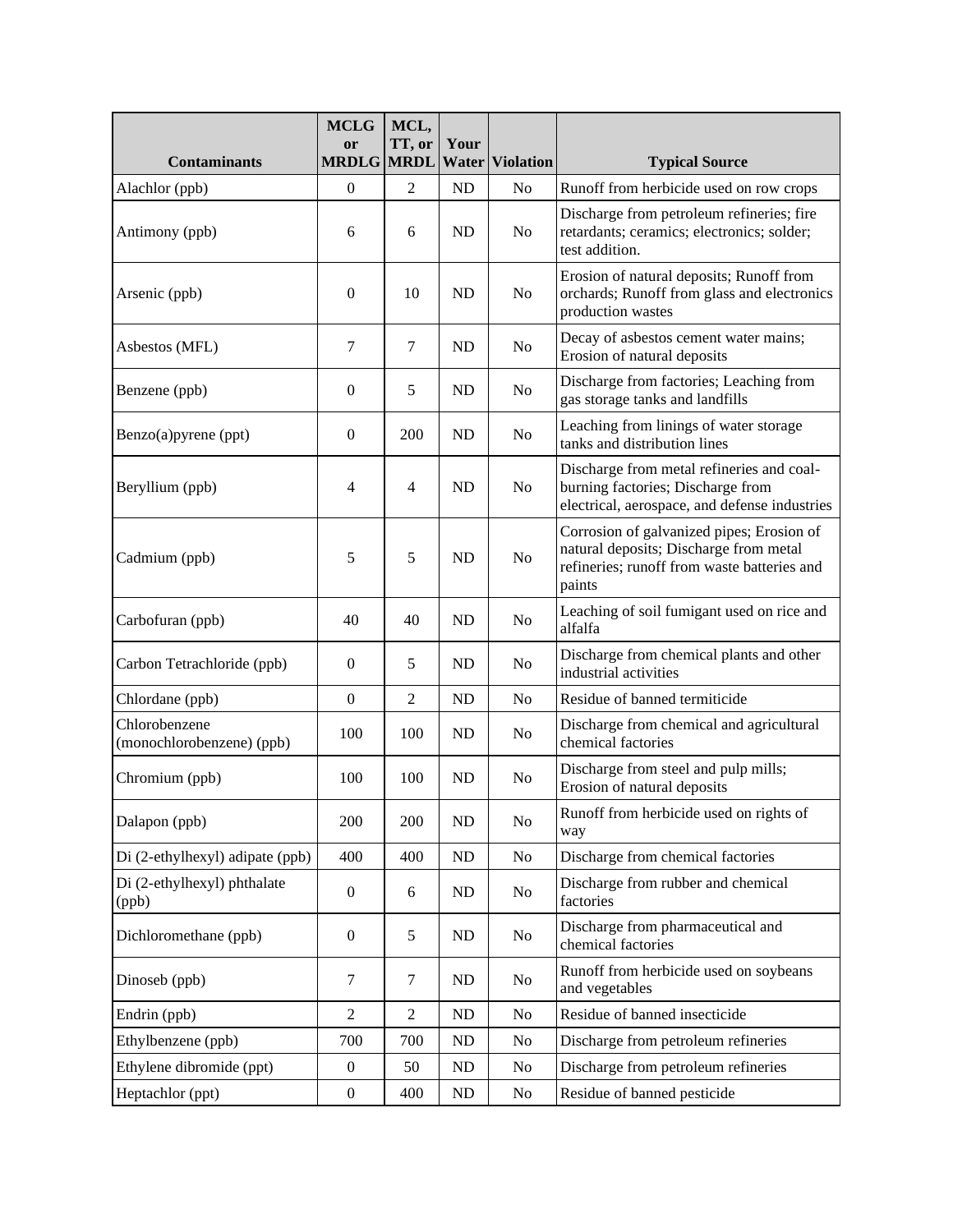| <b>Contaminants</b>                     | <b>MCLG</b><br>or<br><b>MRDLG</b> | MCL,<br>TT, or<br><b>MRDL</b> | Your      | <b>Water Violation</b> | <b>Typical Source</b>                                                                                                   |
|-----------------------------------------|-----------------------------------|-------------------------------|-----------|------------------------|-------------------------------------------------------------------------------------------------------------------------|
| Heptachlor epoxide (ppt)                | $\overline{0}$                    | 200                           | ND        | N <sub>0</sub>         | Breakdown of heptachlor                                                                                                 |
| Hexachlorobenzene (ppb)                 | $\boldsymbol{0}$                  | 1                             | ND        | No                     | Discharge from metal refineries and<br>agricultural chemical factories                                                  |
| Hexachlorocyclopentadiene<br>(ppb)      | 50                                | 50                            | <b>ND</b> | No                     | Discharge from chemical factories                                                                                       |
| Mercury [Inorganic] (ppb)               | $\overline{2}$                    | $\overline{2}$                | <b>ND</b> | N <sub>o</sub>         | Erosion of natural deposits; Discharge from<br>refineries and factories; Runoff from<br>landfills; Runoff from cropland |
| Methoxychlor (ppb)                      | 40                                | 40                            | ND        | No                     | Runoff/leaching from insecticide used on<br>fruits, vegetables, alfalfa, livestock                                      |
| Nitrite [measured as Nitrogen]<br>(ppm) | 1                                 | 1                             | <b>ND</b> | N <sub>o</sub>         | Runoff from fertilizer use; Leaching from<br>septic tanks, sewage; Erosion of natural<br>deposits                       |
| Oxamyl [Vydate] (ppb)                   | 200                               | 200                           | <b>ND</b> | No                     | Runoff/leaching from insecticide used on<br>apples, potatoes and tomatoes                                               |
| Pentachlorophenol (ppb)                 | $\mathbf{0}$                      | $\mathbf{1}$                  | ND        | No                     | Discharge from wood preserving factories                                                                                |
| Picloram (ppb)                          | 500                               | 500                           | ND        | N <sub>0</sub>         | Herbicide runoff                                                                                                        |
| Radium (combined 226/228)<br>(pCi/L)    | $\boldsymbol{0}$                  | 5                             | <b>ND</b> | No                     | Erosion of natural deposits                                                                                             |
| Selenium (ppb)                          | 50                                | 50                            | ND        | No                     | Discharge from petroleum and metal<br>refineries; Erosion of natural deposits;<br>Discharge from mines                  |
| Simazine (ppb)                          | $\overline{4}$                    | $\overline{4}$                | ND        | No                     | Herbicide runoff                                                                                                        |
| Styrene (ppb)                           | 100                               | 100                           | ND        | N <sub>o</sub>         | Discharge from rubber and plastic factories;<br>Leaching from landfills                                                 |
| Tetrachloroethylene (ppb)               | $\boldsymbol{0}$                  | 5                             | ND        | No                     | Discharge from factories and dry cleaners                                                                               |
| Thallium (ppb)                          | $.5\,$                            | $\overline{2}$                | <b>ND</b> | No                     | Discharge from electronics, glass, and<br>Leaching from ore-processing sites; drug<br>factories                         |
| Toluene (ppm)                           | $\mathbf{1}$                      | $\mathbf{1}$                  | ND        | No                     | Discharge from petroleum factories                                                                                      |
| Toxaphene (ppb)                         | $\overline{0}$                    | 3                             | ND        | No                     | Runoff/leaching from insecticide used on<br>cotton and cattle                                                           |
| Trichloroethylene (ppb)                 | $\boldsymbol{0}$                  | 5                             | ND        | No                     | Discharge from metal degreasing sites and<br>other factories                                                            |
| Uranium (ug/L)                          | $\boldsymbol{0}$                  | 30                            | ND        | N <sub>0</sub>         | Erosion of natural deposits                                                                                             |
| Vinyl Chloride (ppb)                    | $\boldsymbol{0}$                  | $\overline{2}$                | ND        | N <sub>0</sub>         | Leaching from PVC piping; Discharge from<br>plastics factories                                                          |
| Xylenes (ppm)                           | 10                                | 10                            | ND        | No                     | Discharge from petroleum factories;<br>Discharge from chemical factories                                                |
| cis-1,2-Dichloroethylene (ppb)          | 70                                | 70                            | ND        | N <sub>0</sub>         | Discharge from industrial chemical<br>factories                                                                         |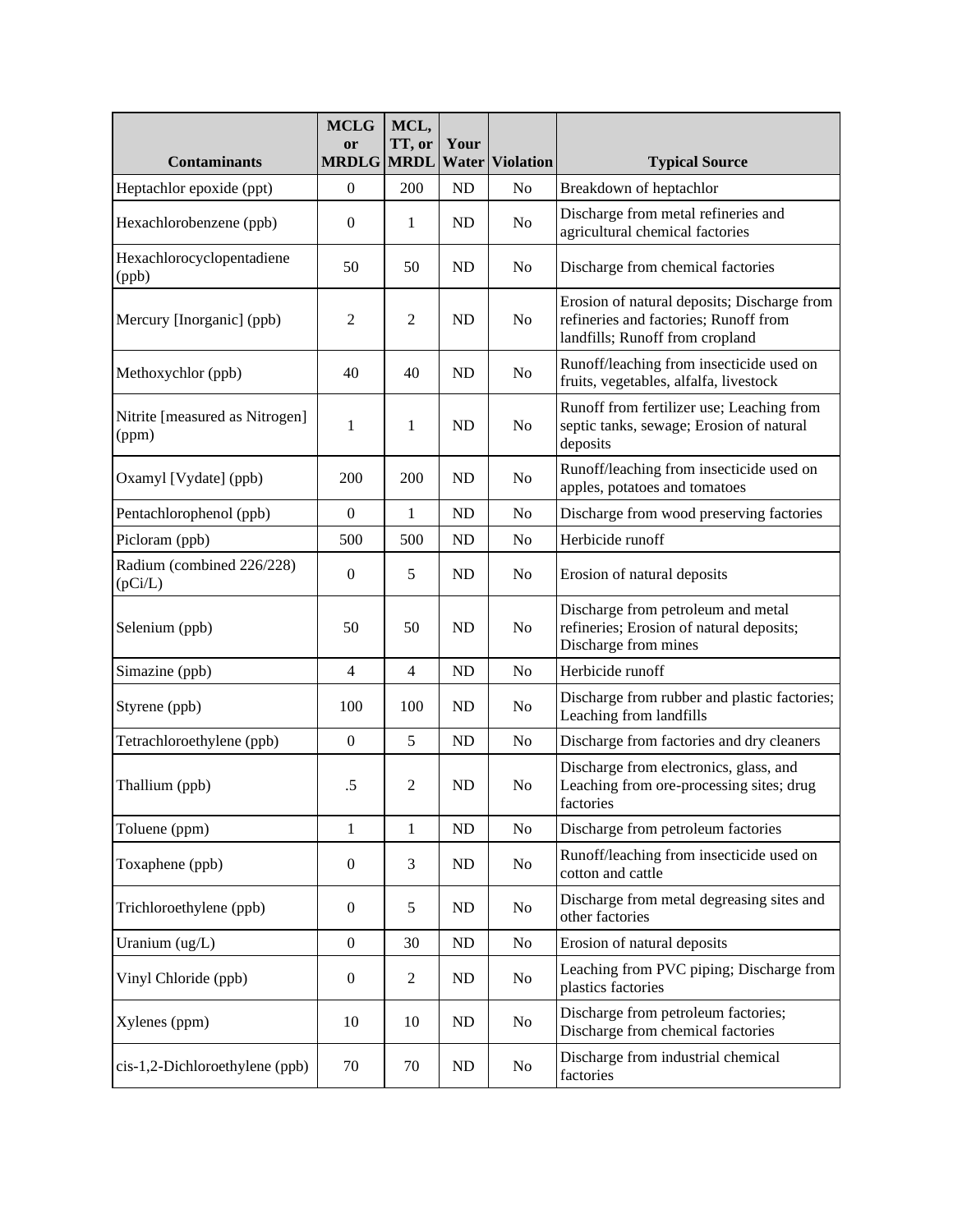| <b>Contaminants</b>                 | <b>MCLG</b><br><sub>or</sub> | MCL,<br>TT, or | Your      | <b>MRDLG MRDL Water Violation</b> | <b>Typical Source</b>                           |
|-------------------------------------|------------------------------|----------------|-----------|-----------------------------------|-------------------------------------------------|
| o-Dichlorobenzene (ppb)             | 600                          | 600            | <b>ND</b> | No                                | Discharge from industrial chemical<br>factories |
| p-Dichlorobenzene (ppb)             | 75                           | 75             | <b>ND</b> | N <sub>0</sub>                    | Discharge from industrial chemical<br>factories |
| trans-1,2-Dichloroethylene<br>(ppb) | 100                          | 100            | <b>ND</b> | No                                | Discharge from industrial chemical<br>factories |

| <b>Unit Descriptions</b>    |                                                                                                                                                                                           |
|-----------------------------|-------------------------------------------------------------------------------------------------------------------------------------------------------------------------------------------|
| <b>Term</b>                 | <b>Definition</b>                                                                                                                                                                         |
| $\text{ug/L}$               | ug/L: Number of micrograms of substance in one liter of water                                                                                                                             |
| ppm                         | ppm: parts per million, or milligrams per liter (mg/L)                                                                                                                                    |
| ppb                         | ppb: parts per billion, or micrograms per liter (µg/L)                                                                                                                                    |
| ppt                         | ppt: parts per trillion, or nanograms per liter                                                                                                                                           |
| mg/L                        | mg/L: Number of milligrams of substance in one liter of water                                                                                                                             |
| pCi/L                       | pCi/L: picocuries per liter (a measure of radioactivity)                                                                                                                                  |
| <b>MFL</b>                  | MFL: million fibers per liter, used to measure asbestos concentration                                                                                                                     |
| <b>NTU</b>                  | NTU: Nephelometric Turbidity Units. Turbidity is a measure of the cloudiness of the water.<br>We monitor it because it is a good indicator of the effectiveness of our filtration system. |
| % positive<br>samples/month | % positive samples/month: Percent of samples taken monthly that were positive                                                                                                             |
| <b>NA</b>                   | NA: not applicable                                                                                                                                                                        |
| ND                          | ND: Not detected                                                                                                                                                                          |
| <b>NR</b>                   | NR: Monitoring not required, but recommended.                                                                                                                                             |
| positive samples            | positive samples/yr: The number of positive samples taken that year                                                                                                                       |

## **Important Drinking Water Definitions**

| Term                        | <b>Definition</b>                                                                                                                                                                                         |
|-----------------------------|-----------------------------------------------------------------------------------------------------------------------------------------------------------------------------------------------------------|
| <b>MCLG</b>                 | MCLG: Maximum Contaminant Level Goal: The level of a contaminant in drinking water below<br>which there is no known or expected risk to health. MCLGs allow for a margin of safety.                       |
| <b>MCL</b>                  | MCL: Maximum Contaminant Level: The highest level of a contaminant that is allowed in<br>drinking water. MCLs are set as close to the MCLGs as feasible using the best available<br>treatment technology. |
| <b>TT</b>                   | TT: Treatment Technique: A required process intended to reduce the level of a contaminant in<br>drinking water.                                                                                           |
| AL                          | AL: Action Level: The concentration of a contaminant which, if exceeded, triggers treatment or<br>other requirements which a water system must follow.                                                    |
| Variances and<br>Exemptions | Variances and Exemptions: State or EPA permission not to meet an MCL or a treatment<br>technique under certain conditions.                                                                                |